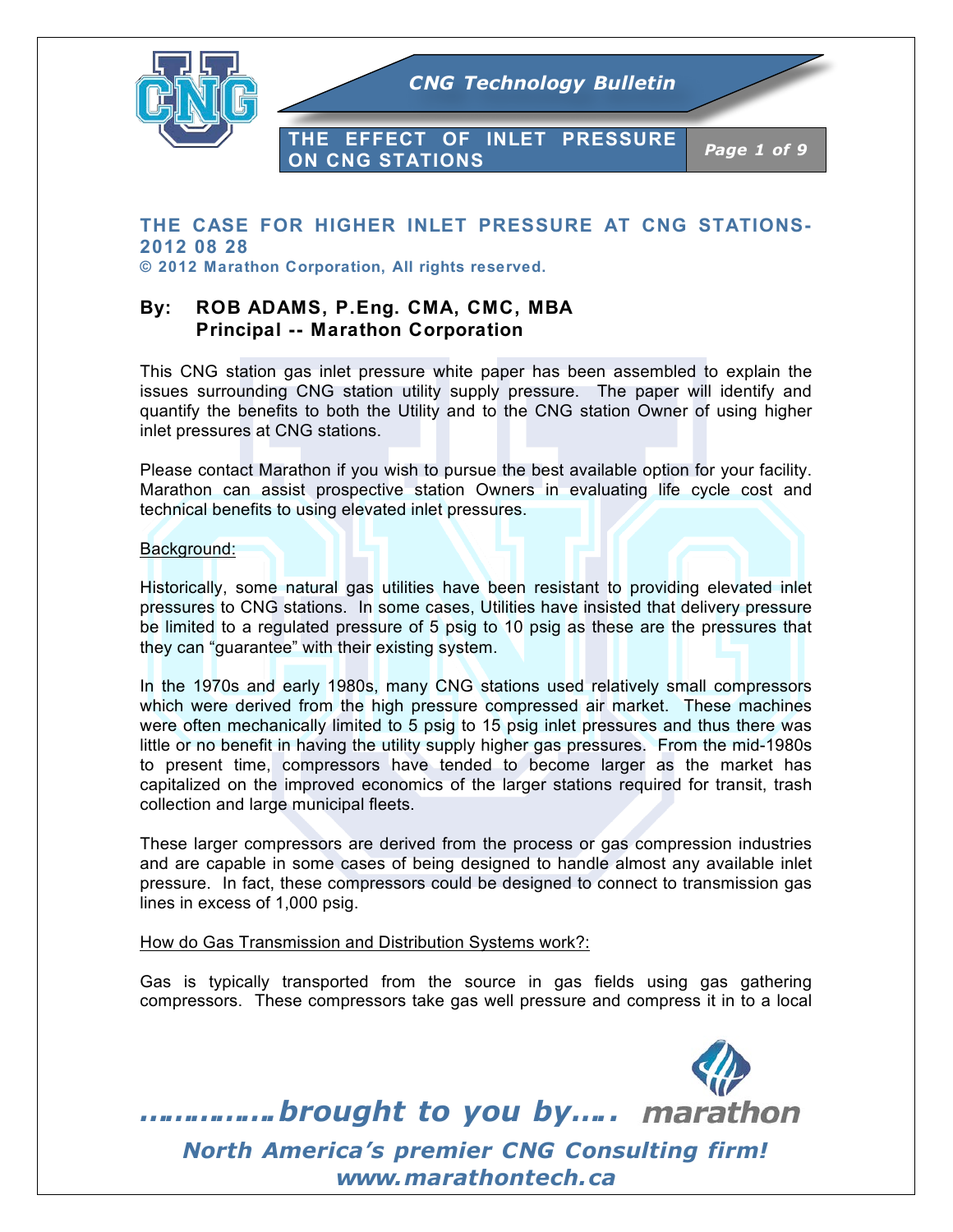

**THE EFFECT OF INLET PRESSURE ON CNG STATIONS** *Page 2 of 9*

gathering pipeline system. These systems typically operate at 300 psig to 1200 psig. (Note that the pressures in this explanation are common but may not be true for each circumstance) Gas is stripped of heavy hydrocarbons and contaminants to levels that are considered "pipeline quality".

This clean, un-odorized gas is then fed through the gas pipelines that typically operate at pressures up to 1200 psig. Gas is recompressed in the pipeline system periodically to account for pressure losses due to flow through the lines.

When gas arrives at the "City Gate", a custody transfer from the pipeline to the gas utility occurs. Utilities will typically reduce the pressure from the pipeline pressure to a high utility pressure of 300 psig and odorize the gas. This pressure is used to transport gas to feed various portions of the Utility's distribution piping.

This pressure is reduced in one to two steps through various portions of the distribution system. Gas lines in many commercial and industrial portions of the distribution piping will operate with a maximum pressure of 60 psig to 100 psig. Some utilities refer to this as medium pressure or intermediate pressure. A 60 psig system will commonly operate in a range of 30 to 50 psig depending on the load on the system—thus, in an extreme "design day" situation with very cold conditions (causing a high heating load), this system may reach its low operating pressure of 30 psig (this is an average value and will vary on each system). It is important to understand that this may not occur every year, it may not occur more than a few days in a cold year and it is typically not a round-theclock low pressure spike.

Most utility customers cannot tolerate utility delivery pressure fluctuations. The utility addresses this issue by guaranteeing only 10 psig rather than the 30 psig (in this example) that might be in the line. This additional 20 psig gives the utility an operating cushion and accounts for the pressure losses through the pressure reducing regulator at the customer meter set.

Gas utilities who are reluctant to supply higher pressure may explain their reluctance as:

- 1. A concern for the safety and integrity of the customer's equipment.
- 2. The utility is unable to guarantee the supply of gas at the higher pressures.
- 3. The higher pressures may change over time as additional load is introduced to the system.
- 4. They have a firm policy to only supply 5 psig or 10 psig—this is all they supply to any customer.

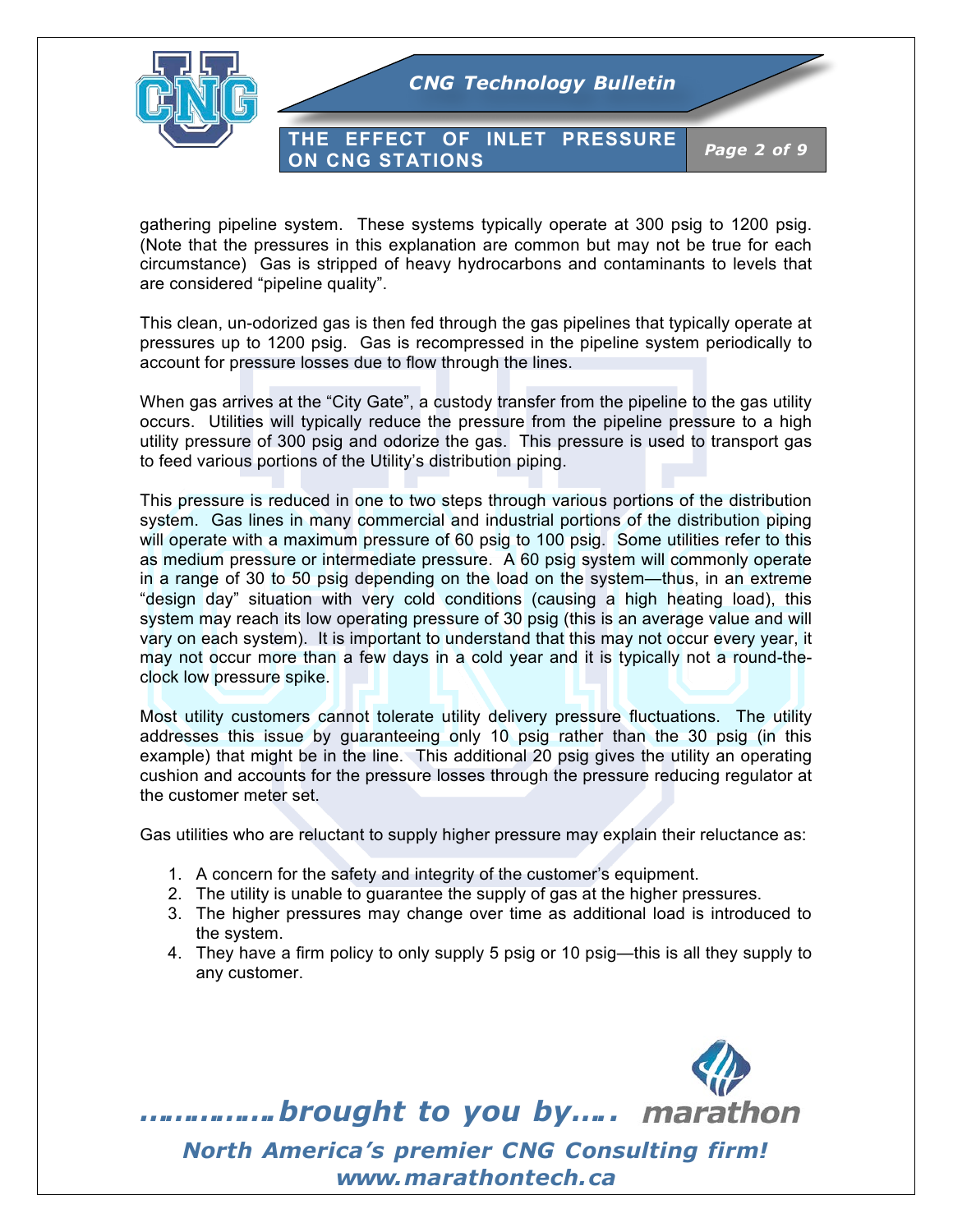

This white paper will address these concerns and explain why it is beneficial to all parties to supply higher pressures to CNG stations and why CNG station loads are different than other conventional utility customers.

### Why are CNG Stations Different than Most Customers?:

Most gas customer loads such as heating or fuel gas loads operate at pressures lower than the pressures typically offered by the gas utilities, and therefore, there is no need for, or benefit of, operating at higher gas supply pressures. Other customer loads that might operate at the utility supply pressure such as some boilers require very consistent pressure so it is necessary for the utility to supply consistent pressure.

Small CNG stations that use compressors derived from high pressure air service are typically limited to 5 psig to 15 psig as previously noted. These stations will have only a small benefit from elevated inlet pressure -- there is some benefit to supplying these stations with higher pressure to reduce the size of and pressure loss through the gas dryer.

It is the medium sized and large compressors, typically about 75 hp and upward that can be selected to use higher inlet pressures. In most cases these machines can be designed and configured to operate over a range of floating pressure. Using this higher pressure reduces capital cost and operating cost.

#### Why is Inlet Pressure so Important at CNG Stations?"

Most CNG stations use dryers located on the inlet of the station. The dryer typically is sized to limit the pressure drop across the dryer to 3 psid to 5 psid. If the station is supplied with 10 psig by the utility, this will only leave 5 psig downstream of the dryer. This is very low pressure and will typically mean that a 5 stage compressor is required, or that a booster compressor is required to raise the pressure at the inlet to the station. Thus, there is a cost penalty for either a booster compressor, or for a larger dryer (so it can operate at lower pressure) and an additional stage of compression.

If the gas utility is prepared to supply 10 psig guaranteed pressure. They are reaching this pressure by regulating a higher pressure source down. In many cases, the higher pressure system feeding the site would be operating at a maximum of 60 psig—with an actual operating range of 30 to 60 psig. (These are common values and may not be true at a specific site). Therefore, if the station is designed to handle a floating pressure, the utility can supply the station with an average pressure of 40 psig. This would mean that the station would have an average 35 psig downstream of the dryer, and on a worst

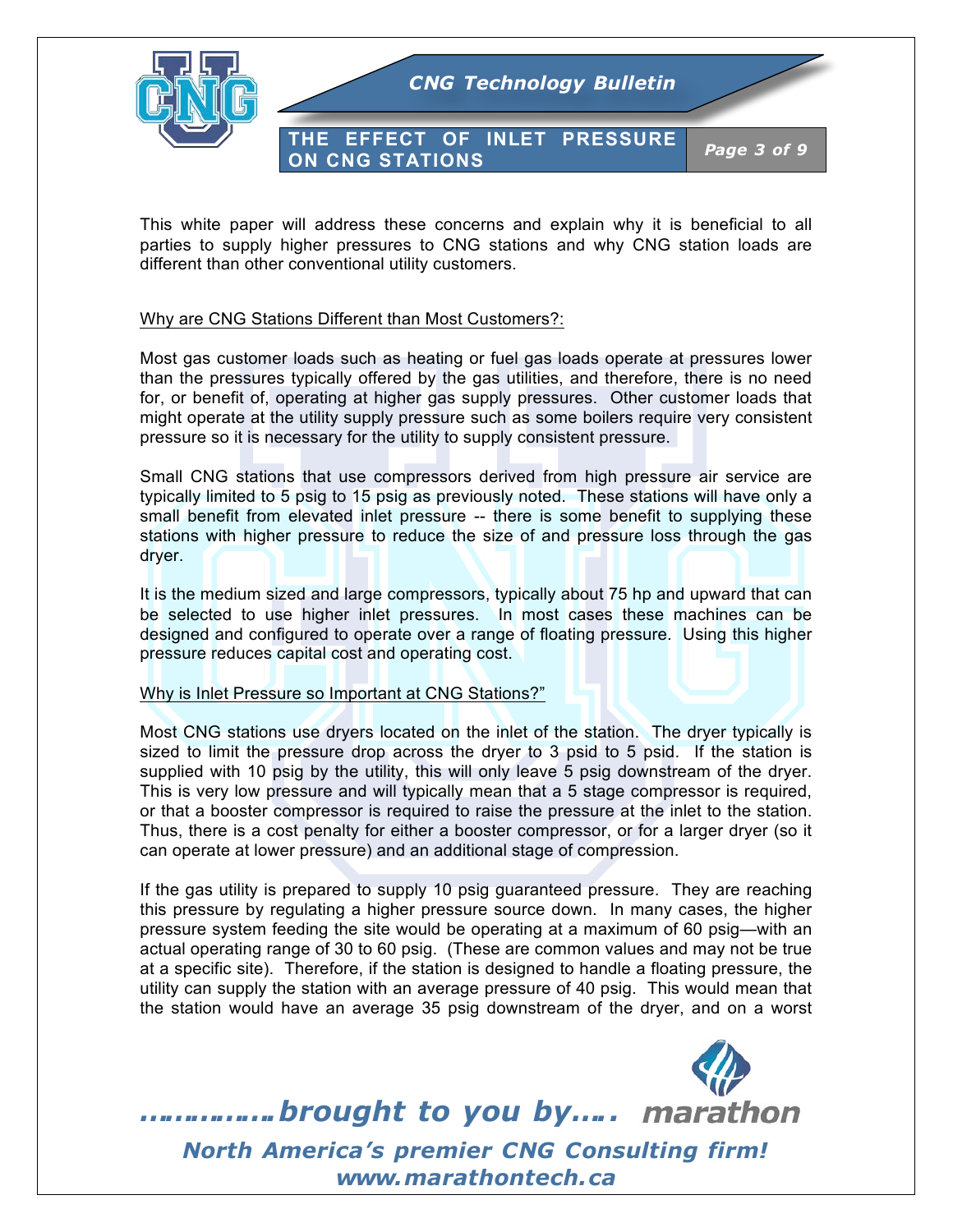

case day, the station would have 25 psig downstream of the dryer at the compressor inlet.

Apart from the quantifiable benefits to higher inlet pressures, there are additional benefits that are hard to quantify. A station supplied with higher inlet pressure has less complication, it will tend to operate more reliably and it will consume a smaller footprint on site.

#### Example:

The table below describes an example of a large cascade fill station project under two common inlet pressure conditions: unregulated gas in a 30 to 50 psig range and regulated gas at 10 psig. The size of the station corresponds to a large municipal fleet under a cascade fast fill arrangement.

The costs used are typical as of the date of this white paper but may become dated over time. It is for this reason that the reader is encouraged to focus on the relative costs of the two scenarios and not on the absolute costs.

Based on this analysis, there is a life cycle cost benefit of approximately \$500,000 to using the higher, unregulated utility pressure. This is obviously a very significant cost benefit and it will be even greater for larger stations, larger annual throughputs (the author used a low daily hour usage to be conservative) or if there is higher inlet pressure available (there are a number of CNG stations served with inlet pressures of 100 to 500 psig.)

Environmental Impact-In this example, the gas utility will be regulating 42 psig (average) gas to 10 psig and the CNG station will be recompressing this gas--the energy required to provide this recompression is wasted. This will result in a **20 percent increase in power consumption**. This will add approximately **1.1 million pounds of unnecessary CO2 emissions** over the 20 year life of the station. As was the case with the cost, this savings in CO2 emissions will be even more pronounced for larger stations, larger annual throughputs (the author used a low daily hour usage to be conservative) or if there is even higher inlet pressure available than the 42 psig used in this example.

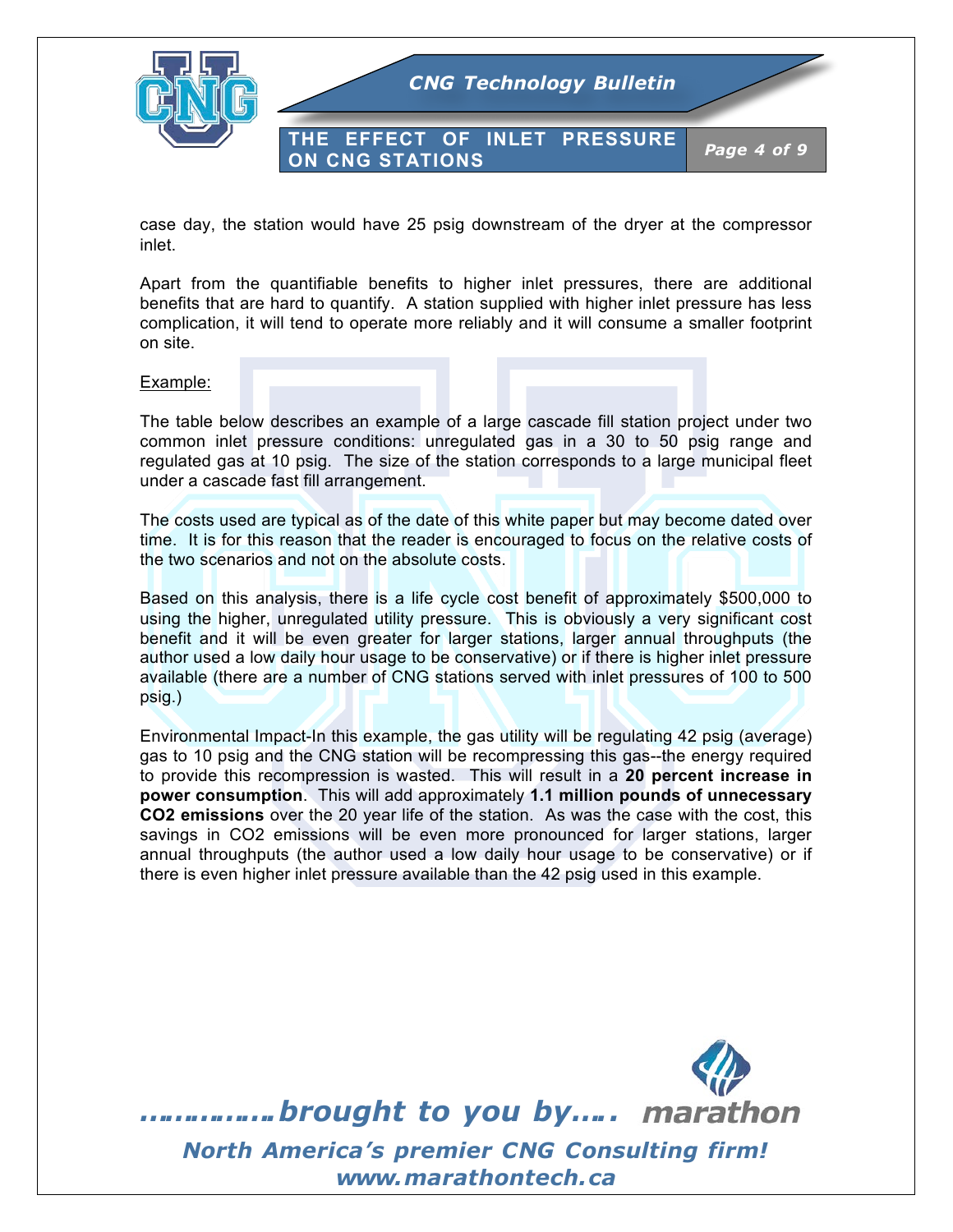

**THE EFFECT OF INLET PRESSURE ON CNG STATIONS** *Page 5 of 9*

| <b>Floating Pressure Example--2012 08 28</b>                                                                                                                                                                                                                          |                                                                                                                                                                                                                                                            |                                                |                                         |  |
|-----------------------------------------------------------------------------------------------------------------------------------------------------------------------------------------------------------------------------------------------------------------------|------------------------------------------------------------------------------------------------------------------------------------------------------------------------------------------------------------------------------------------------------------|------------------------------------------------|-----------------------------------------|--|
|                                                                                                                                                                                                                                                                       |                                                                                                                                                                                                                                                            | <b>Regulated</b><br><b>Service</b>             | <b>Unregulated</b><br><b>Service</b>    |  |
| <b>Gas Utility Design Pressure (psig)</b><br><b>Gas Utility Maximum Expected Pressure (psig)</b><br><b>Gas Utility Minimum Expected Pressure (psig)</b><br><b>Gas Utility Typical Expected Pressure (psig)</b><br><b>Gas Utility Typical Delivery Pressure (psig)</b> |                                                                                                                                                                                                                                                            | 60<br>50<br>30<br>42<br>10                     | 60<br>50<br>30 <sub>2</sub><br>42<br>42 |  |
| <b>Required Station Flow (scfm)</b><br><b>Number of Compressors</b>                                                                                                                                                                                                   |                                                                                                                                                                                                                                                            | 500<br>$\overline{2}$                          | 500<br>$\overline{2}$                   |  |
| Number of Boosters (Redundancy is required)                                                                                                                                                                                                                           | The approach used in this<br>example is to provide a booster<br>ahead of the CNG dryer--this<br>allows the dryer and CNG<br>compressors to be reduced in<br>size. This booster will raise the<br>inlet pressure from 10 psig to<br>approximately 100 psig. | $\overline{2}$                                 | $\overline{0}$                          |  |
| Annual station throughput in GGE                                                                                                                                                                                                                                      | 4 Hours per day & 260 days/year                                                                                                                                                                                                                            | 260,000                                        | 260,000                                 |  |
| <b>Capital Costs:</b><br>Booster Compressors (total for 2)<br>Low Pressure Buffer                                                                                                                                                                                     | Two required for redundancy.<br>Required only with booster<br>operation                                                                                                                                                                                    | \$<br>160,000<br>\$<br>10,000                  |                                         |  |
| <b>CNG Dryer</b>                                                                                                                                                                                                                                                      | As noted above, the CNG dryer<br>is smaller with the regulated<br>service because there is a<br>booster installed ahead of the<br>dryer.                                                                                                                   | \$<br>60,000                                   | $\zeta$<br>80,000                       |  |
| CNG Compressors (total for 2)                                                                                                                                                                                                                                         | As noted above, the CNG<br>compressor is smaller with the<br>regulated service because there \$<br>is a booster installed ahead of<br>the dryer.                                                                                                           | 440,000                                        | \$<br>460,000                           |  |
| Cascade Storage                                                                                                                                                                                                                                                       | Assumed 35000 scf                                                                                                                                                                                                                                          | \$<br>100,000                                  | $\zeta$<br>100,000                      |  |
| Dispensers and Miscellaneous Controls                                                                                                                                                                                                                                 | Two dual hose dispensers plus<br>ESD and priority panel                                                                                                                                                                                                    | \$<br>100,000                                  | $\zeta$<br>100,000                      |  |
| Subtotal Equipment Costs:                                                                                                                                                                                                                                             |                                                                                                                                                                                                                                                            | \$<br>870,000                                  | $\zeta$<br>740,000                      |  |
| Installation Cost Adder assuming a factor of:<br>Total Installed Capital Cost for each Scenario                                                                                                                                                                       | 1.0                                                                                                                                                                                                                                                        | $\frac{1}{2}$<br>870,000<br>\$<br>1,740,000 \$ | 740,000<br>-\$<br>1,480,000             |  |

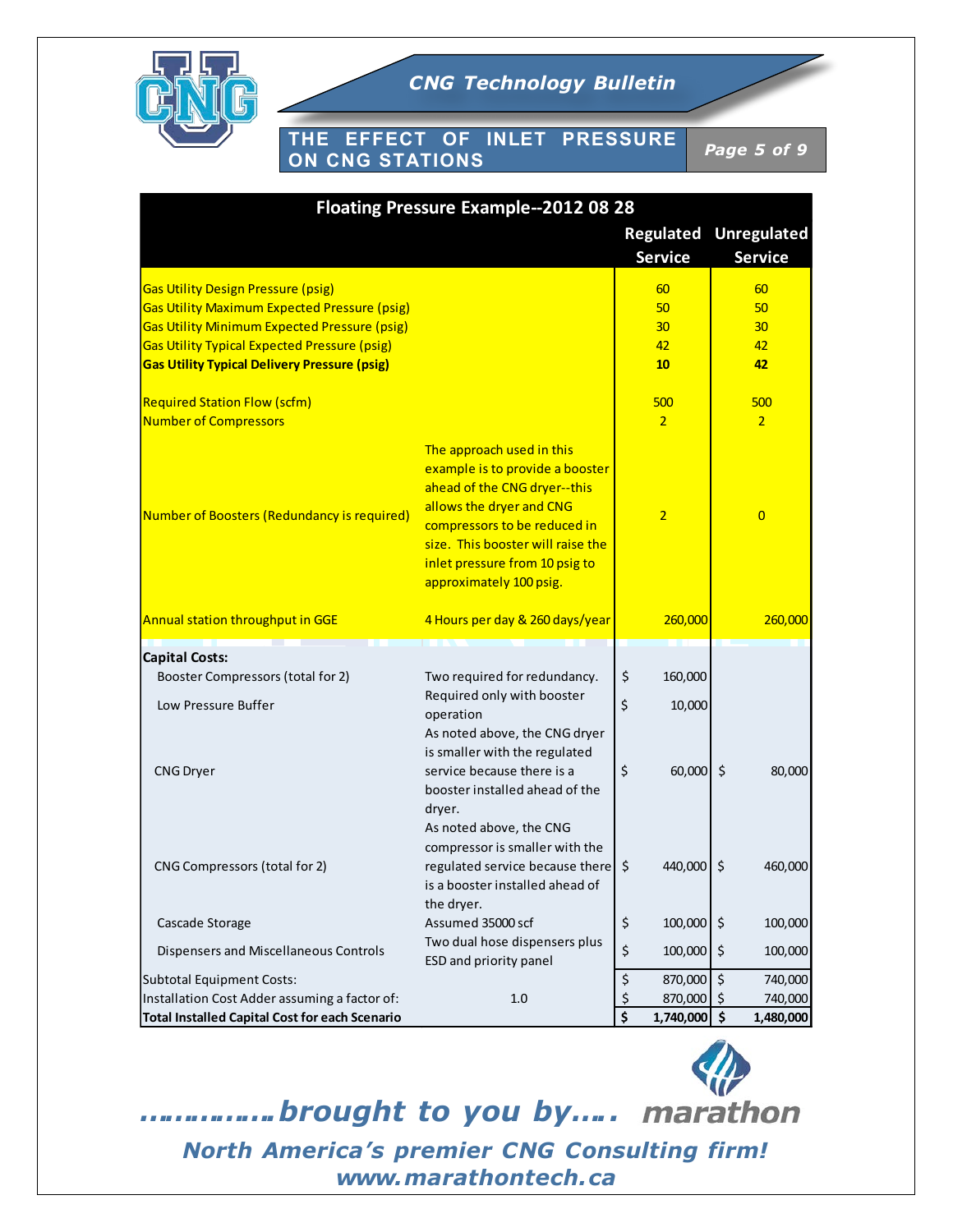

### **THE EFFECT OF INLET PRESSURE ON CNG STATIONS** *Page 6 of 9*

|                                                                                                                                                             |             |                                   | <b>Regulated Unregulated</b> |
|-------------------------------------------------------------------------------------------------------------------------------------------------------------|-------------|-----------------------------------|------------------------------|
|                                                                                                                                                             |             | <b>Service</b>                    | <b>Service</b>               |
| <b>Operating Costs:</b>                                                                                                                                     |             |                                   |                              |
| <b>Booster Compressor hp--each</b>                                                                                                                          |             | 100                               |                              |
| CNG Compressor hp--each                                                                                                                                     |             | 200                               | 250                          |
| Maximum kW                                                                                                                                                  |             | 249                               | 207                          |
| <b>Annual kWh</b>                                                                                                                                           |             | 251,887                           | 216,386                      |
| Assumed cost per kW of demand costs                                                                                                                         | 10.00<br>\$ |                                   |                              |
| Assumed cost per kWh of energy costs                                                                                                                        | Ś<br>0.10   |                                   |                              |
| <b>Year 1 Power Costs</b>                                                                                                                                   |             | \$<br>55,029                      | \$<br>46,505                 |
| Assumed maintenance cost per GGE:                                                                                                                           |             | \$<br>0.33                        | 0.30<br>\$                   |
| <b>Year 1 Station Maintenance Cost</b>                                                                                                                      |             | $\overline{\mathsf{S}}$<br>85,800 | $\zeta$<br>78,000            |
| <b>Net Present Value of Costs:</b>                                                                                                                          |             |                                   |                              |
| Assumed discount factor (percent)                                                                                                                           | 6.00%       |                                   |                              |
| Assumed inflation factor (percent)                                                                                                                          | 3.00%       |                                   |                              |
| Assumed station life in years                                                                                                                               | 20          |                                   |                              |
|                                                                                                                                                             |             |                                   |                              |
| <b>Capital Cost Totals</b>                                                                                                                                  |             | \$<br>1,740,000                   | \$<br>1,480,000              |
| Net Present Value of Electrical Cost for Life of                                                                                                            |             | \$<br>825,342                     | \$<br>697,504                |
| Station                                                                                                                                                     |             |                                   |                              |
| Net Present Value of Maintenance Cost for Life<br>of Station                                                                                                |             | \$<br>1,281,473                   | \$<br>1,169,874              |
| <b>Total Net Present Value of Capital and</b>                                                                                                               |             |                                   |                              |
| <b>Operating Costs</b>                                                                                                                                      |             | \$<br>3,846,814                   | \$<br>3,347,377              |
|                                                                                                                                                             |             |                                   |                              |
| <b>Net Present Value of Additional</b>                                                                                                                      |             |                                   |                              |
| <b>Capital and Operating Cost over the</b>                                                                                                                  |             | \$<br>499,437                     |                              |
| <b>Station Life.</b>                                                                                                                                        |             |                                   |                              |
|                                                                                                                                                             |             |                                   |                              |
| Estimated Carbon Emissions from Power Generation--<br>Assumed to be a Mid Western power plant. Carbon<br>emissions per kWh in pounds of CO2.                |             |                                   |                              |
| Carbon Dioxide Emissions from the Generation of<br>Electric Power in the United States-July 2000<br>Department of Energy/Environmental Protection<br>Agency | 1.6         | 8,060,391                         | 6,924,354                    |
| Additional CO2 emissions over station life.                                                                                                                 |             | 1,136,037 pounds                  |                              |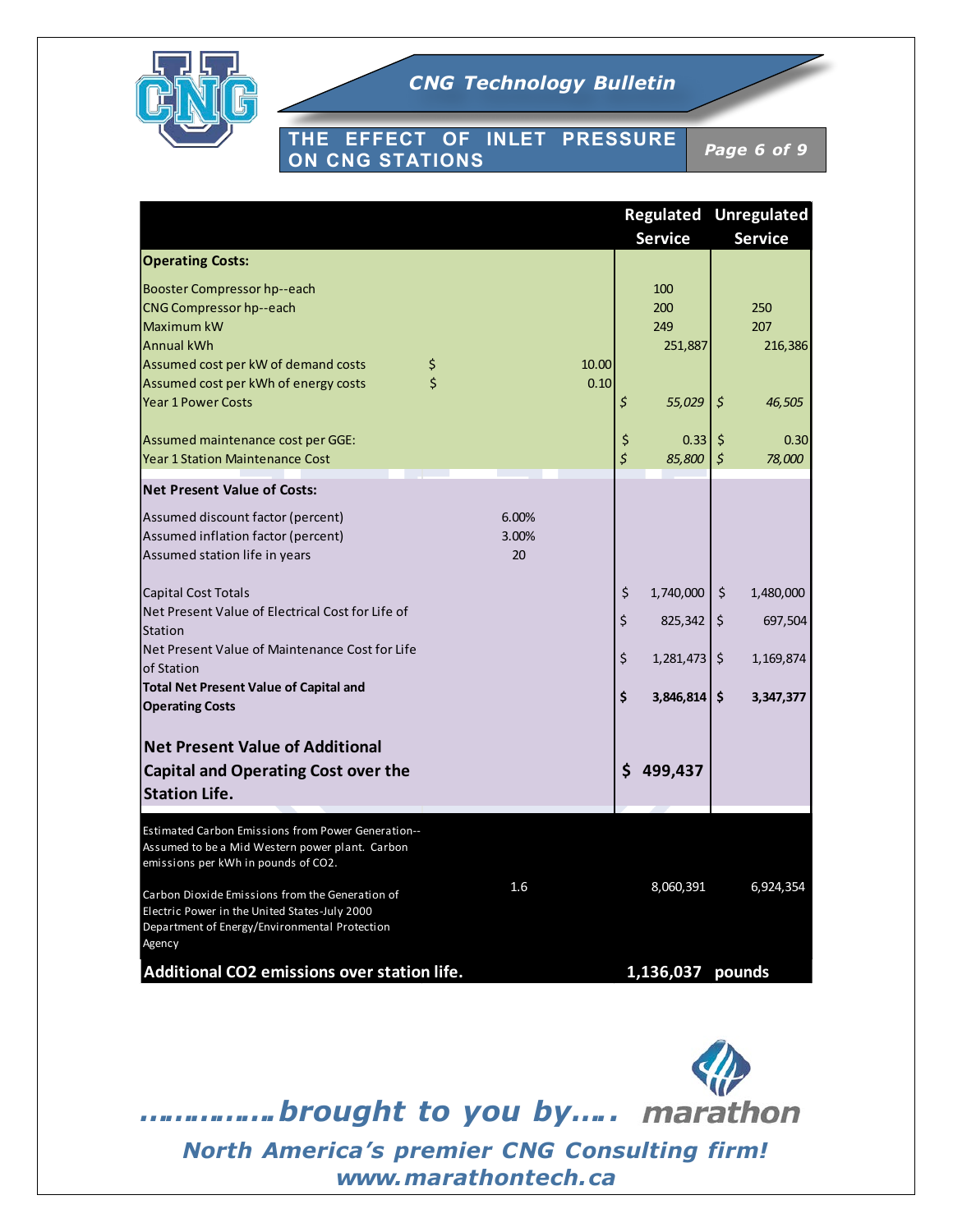

### What About the Utility's Issues?:--i.e. What is the Benefit to the Utility in Modifying their Standards?

- 1. Medium to large CNG stations provide the gas utility with a large year round load. If the utility wishes to encourage local CNG projects, this is a no cost means by which to assist the market. In fact, there are savings to the utility as the unregulated meter set is smaller and simpler than the conventional set which requires regulators, relief valves and larger piping.
- 2. Medium to large CNG stations can be, and are, designed to operate over a floating range of suction pressures. The machinery is designed to handle the operating conditions safely at both extremes and the equipment is well instrumented to shut down should a fault arise.
- 3. Safety is sometimes mentioned as a possible concern. The minimum design pressure downstream of the utility meter is typically much higher than the utility supply pressure—for example, a station with a 60 psig service will be equipped with a 150 psig dryer. All equipment is designed and fabricated in accordance with ASME Section VIII and ASME B31.3—both very high design standards and these standards exceed normal fuel gas piping requirements. It is arguably safer for the utility to supply unregulated (higher) pressure since, with no regulator or relief valve required at the utility service, there is no risk of failure of these components.
- 4. Future loads from other new customers—the utility may have a need to allow for additional loads on their system by other new customers. These additional loads would reduce line pressure; however, **the CNG compressor station can be designed to operate with this wider range** of potential service pressures, so this should not be a design limitation.
- 5. Lastly, utilities are sometimes concerned about the effect the station may have on the utility system during peak usage days. In fact, providing unregulated gas to the CNG station will help the utility cope with this high demand—utilities are often unaware of this benefit:
	- a. CNG stations use reciprocating compressors. These "positive displacement" machines always take in a fixed volume of gas in each revolution at the available pressure. If the compressor is supplied with floating pressure from the utility and the pressure is low at the time (for example on a very cold day), then the compressor flow rate (in scfm) is reduced because the gas is less dense. Therefore, on that cold day when the utility pressure is low because of high demand, the compressor inherently reduces its scfm flow rate, which is beneficial to the utility. It is worth noting that compressors are usually sized at the average or typical gas utility pressure not at the minimum.

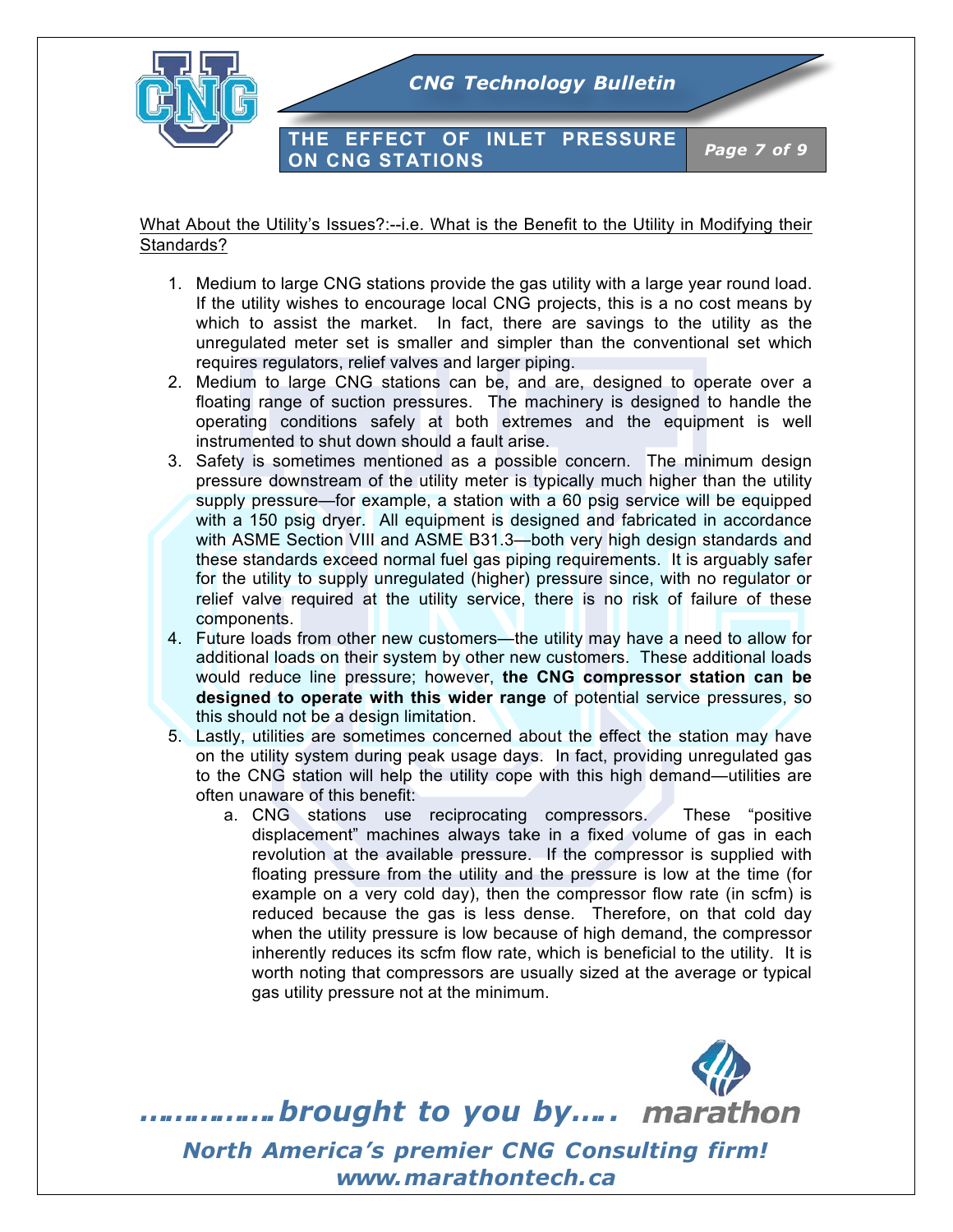

**THE EFFECT OF INLET PRESSURE ON CNG STATIONS** *Page 8 of 9*

b. Conversely, if the utility is supplying the station with a regulated pressure, the station will always take in the same fixed volume at the same pressure—therefore, the compressor will not reduce its flow even though the utility pressure is dropping and the system is operating at capacity. Under this scenario, the station does not reduce its flow and therefore it does not assist the utility in copying with the high demand.

#### What is the Current North American CNG Industry Practice?:

**Since the mid-1980s, the CNG industry has embraced the use of floating suction where it is available**. In parts of the country where significant CNG station population exists, utilities have been very accommodating in supplying unregulated gas pressure for the past 20 years. It is quite common to have stations operating in a range of up to 60 psig, 150 psig and higher. The author has experience with stations of up to 600 psig utility supply pressure.

#### Summary:

Based on industry experience, there are no safety advantages for the utility or station Owner to using lower, regulated, utility service pressure gas. Utilities benefit from supplying higher unregulated service pressures by reducing the cost of the meter set and by the inherent feature of floating inlet CNG stations that reduce flow during low service pressure events.

There are significant capital and operating cost benefits for the station Owner related to the use of higher inlet pressures, and this higher pressure will also provide a significant reduction in carbon emissions due to reduced power consumption.

Station Owners and their gas utilities should explore the availability and applicability of floating service pressures. In many cases, there may be relatively low pressure at the station location, however, it may be possible to pay to have higher pressure gas brought to the site—this is often a financially and environmentally sound investment. Marathon is available to act as a technical and financial consultant to assist the stakeholders in evaluating the economics of this issue.

*Rob Adams is a professional engineer and professional accountant with nearly 30 years of experience in the CNG market. He has designed nearly 200 CNG stations for a wide variety of applications. Mr. Adams is the founder and Principal of Marathon Corporation.*